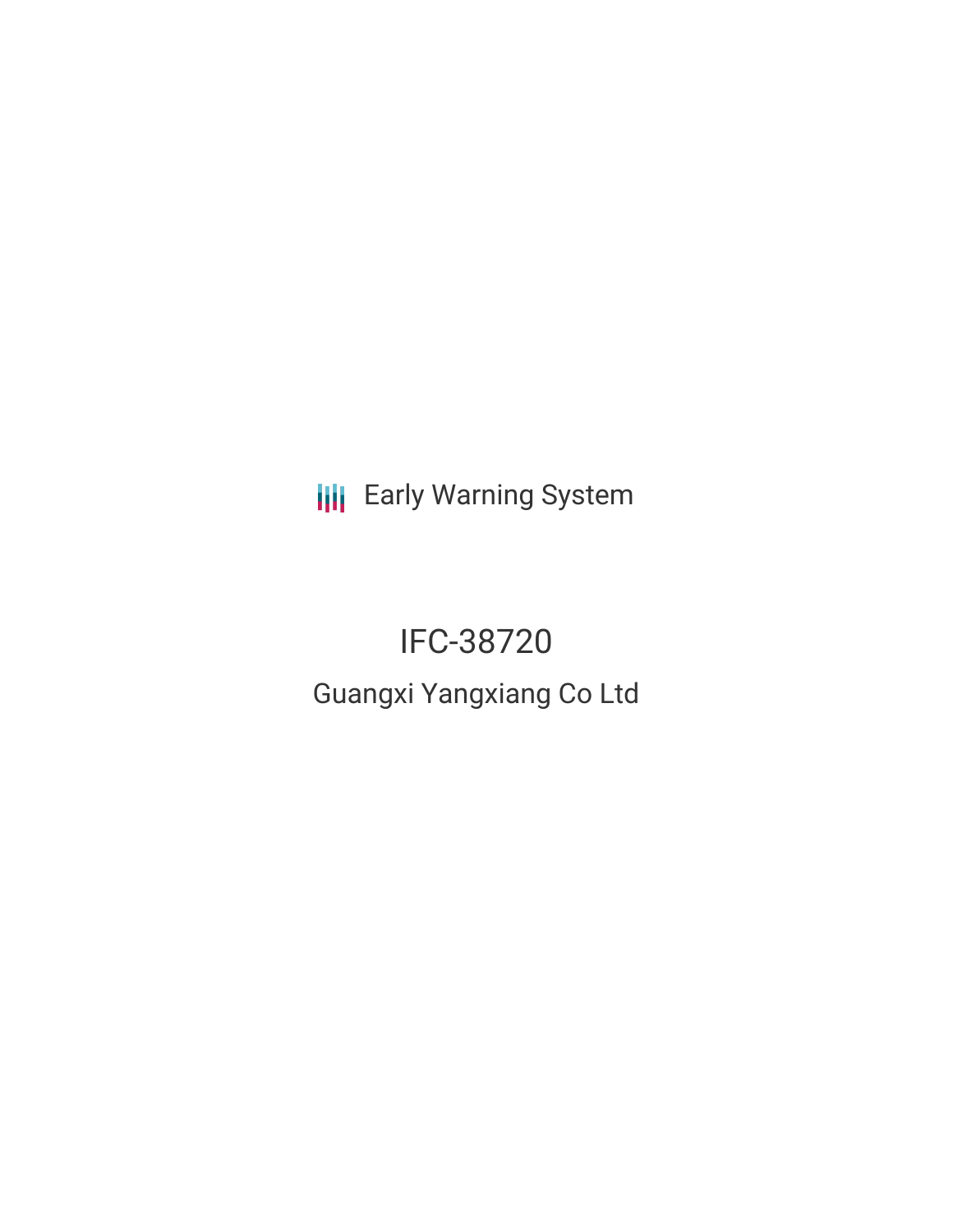## **Quick Facts**

| <b>Countries</b>               | China                                        |
|--------------------------------|----------------------------------------------|
| <b>Specific Location</b>       | Guangxi and Liaoning                         |
| <b>Financial Institutions</b>  | International Finance Corporation (IFC)      |
| <b>Status</b>                  | Active                                       |
| <b>Bank Risk Rating</b>        | B                                            |
| <b>Voting Date</b>             | 2016-12-08                                   |
| <b>Borrower</b>                | <b>GUANGXI YANGXIANG CO LTD</b>              |
| <b>Sectors</b>                 | Agriculture and Forestry, Industry and Trade |
| <b>Investment Type(s)</b>      | Loan                                         |
| <b>Investment Amount (USD)</b> | $$50.00$ million                             |
| <b>Project Cost (USD)</b>      | $$293.00$ million                            |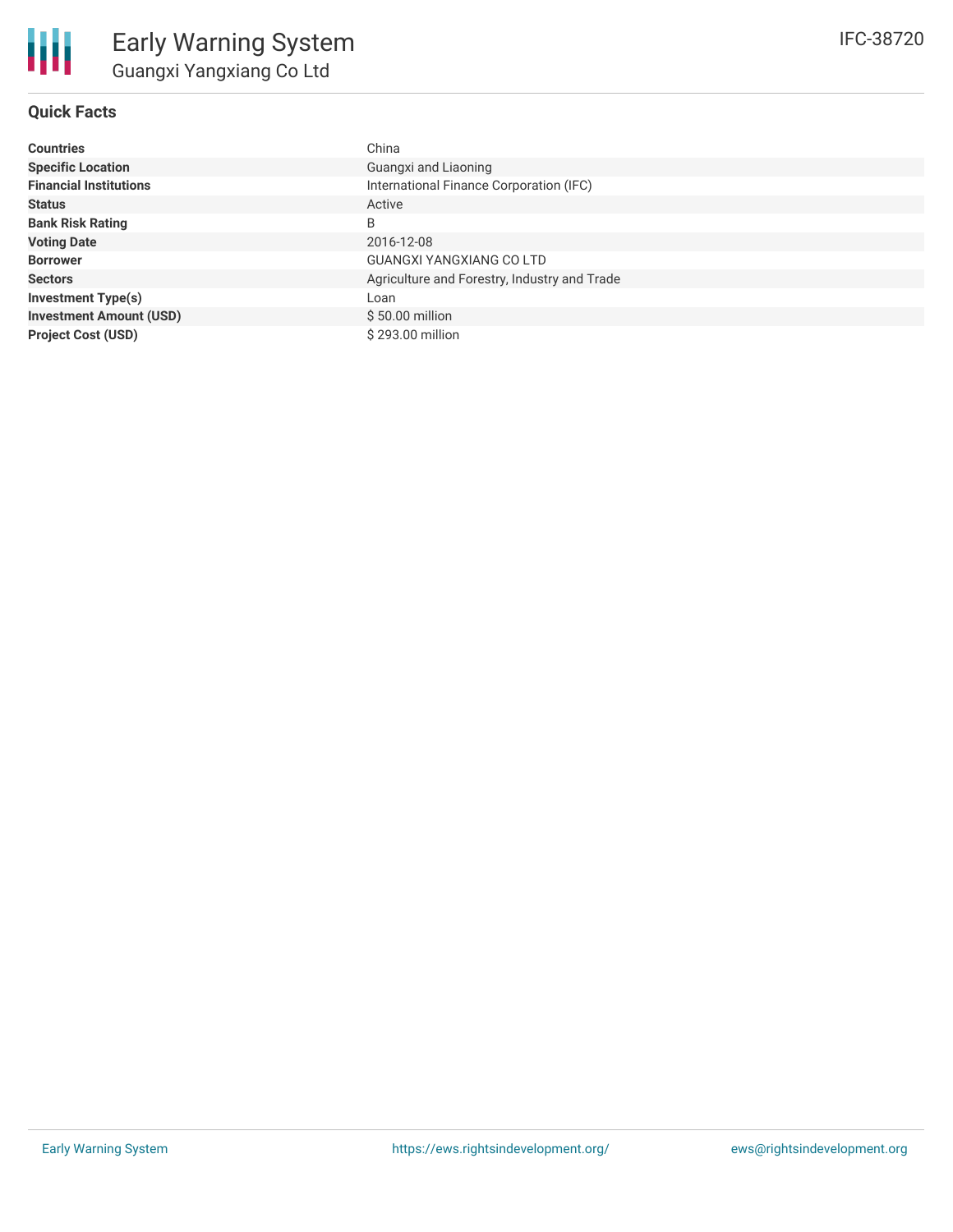

## **Project Description**

IFC is considering a long-term local currency loan of up to US\$50 million equivalent to Guangxi Yangxiang Co. Ltd. ("Yangxiang" or the "company"). Established in 1998 in Guigang city, Guangxi Autonomous Region, Yangxiang's main business segments include: (i) the breeding and farming of pigs, and (ii) the manufacturing of pig feed. Yangxiang is among the largest integrated pig companies in China, and the first Chinese feed company that obtained both ISO9001 and ISO14001 certifications in the sector. Headquartered in Guangxi, Yangxiang has operations in Hebei, Henan, Hunan and Liaoning provinces; all are considered frontier regions in China.The Project consists of building two breeding farms in Guigang, Guangxi, and recruiting and retaining contract farmers for hog farming (the "project"). As a result, the breeding capacity will increase by 80,000 sows and the farming capacity will increase by 2 million commercial hogs.The project has already commenced and it is expected to be completed over the next 18-24 months. The company plans to finance the project mainly through its internal cash generation and the remaining up to US\$50 million equivalent is to be financed by IFC's long-term local currency loan.

The project expect to: Boost economy in the frontier regions: Yangxiang is the largest private pig company in Guangxi, a frontier region, and has presence in other frontier regions, including Henan, Hebei, Liaoning, and Hunan. The proposed Project will help improve farmers' income and boost the economy in the frontier regions.

Food Safety and Supply Chain Efficiency: The Chinese pig sector is still characterized by poor hygiene standards, inadequate bio-security, and over-use of antibiotics. By investing in Yangxiang, IFC is supporting a company with both the capacity and willingness to improve food safety. Besides positive impact on food safety, an upgrading supply chain management supported by the Project will also result in the improvement of pig farming operation and quality of output (better feed conversion ratio and lower mortality), which enhances the overall supply chain efficiency.

Farmers Reached: Currently, about 1,000 contract farmers are growing the commercial hogs for Yangxiang. The Project is expected to reach 4,000 additional contract farmers. Yangxiang is to enable the contract farmers to reduce piglet mortality and improve operational efficiency.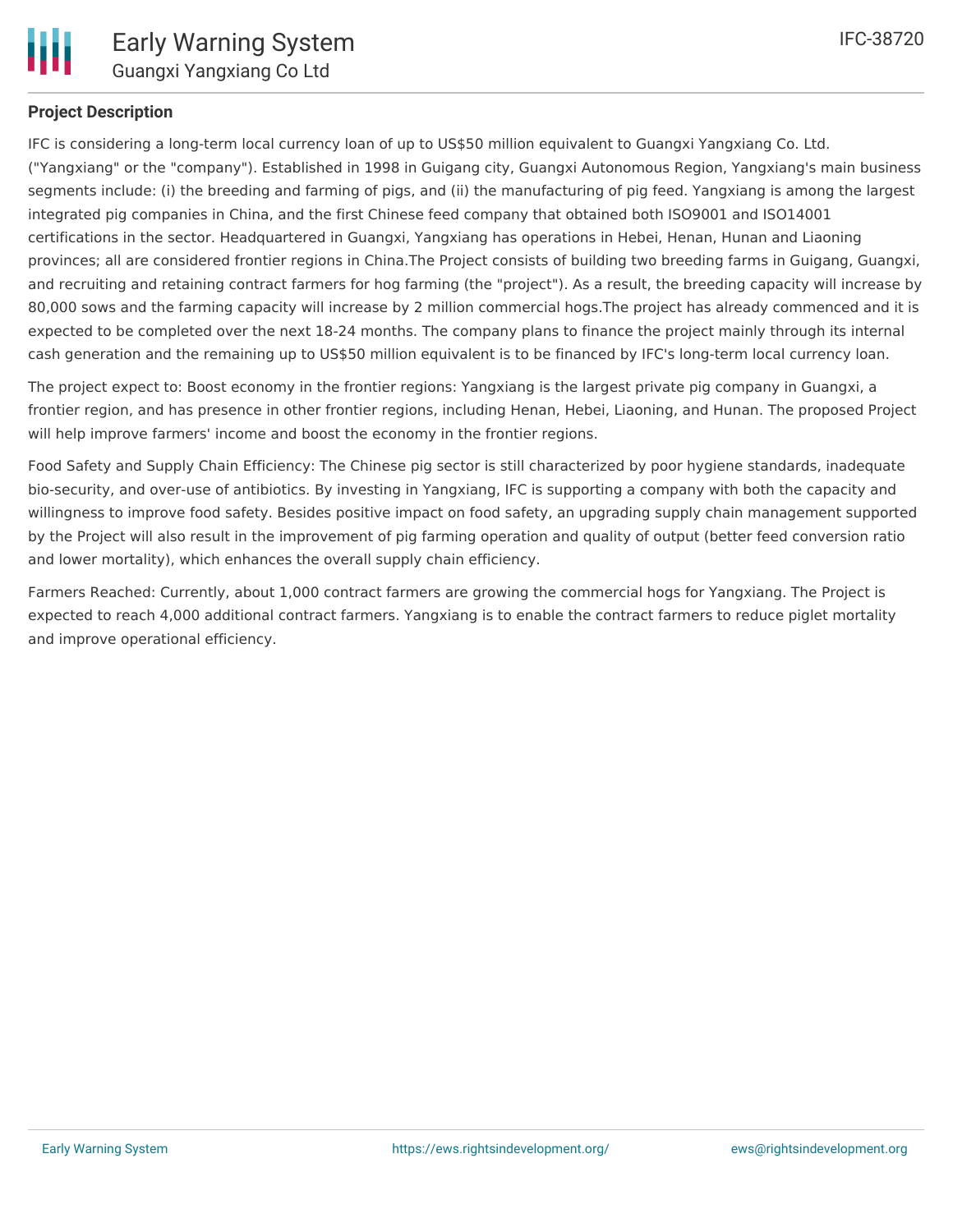#### **Investment Description**

• International Finance Corporation (IFC)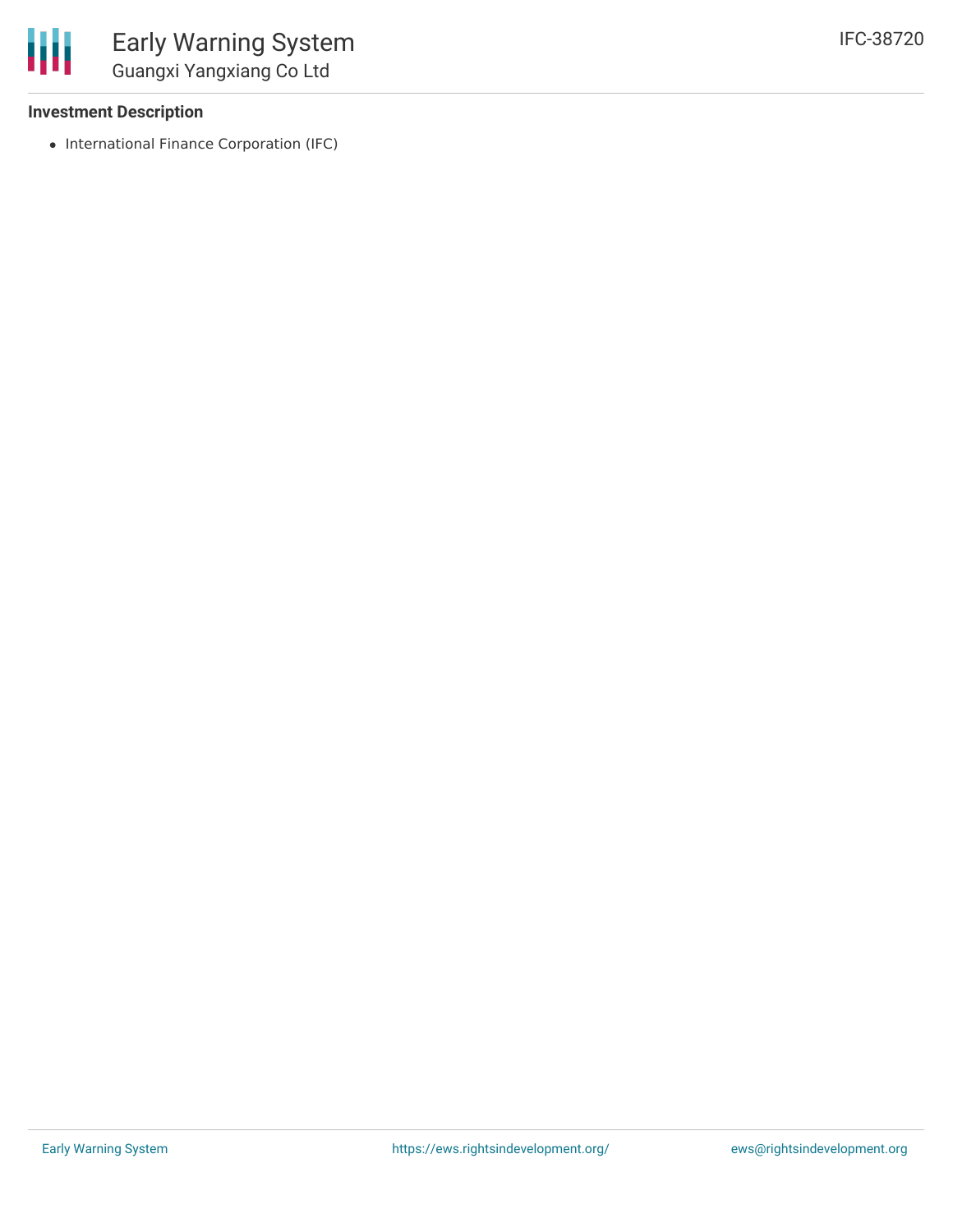

#### **Contact Information**

ACCOUNTABILITY MECHANISM OF IFC

The Compliance Advisor Ombudsman (CAO) is the independent complaint mechanism and fact-finding body for people who believe they are likely to be, or have been, adversely affected by an IFC or MIGA- financed project. If you submit a complaint to the CAO, they may assist you in resolving a dispute with the company and/or investigate to assess whether the IFC is following its own policies and procedures for preventing harm to people or the environment. If you want to submit a complaint electronically, you can email the CAO at CAO@worldbankgroup.org. You can learn more about the CAO and how to file a complaint at http://www.cao-ombudsman.org/